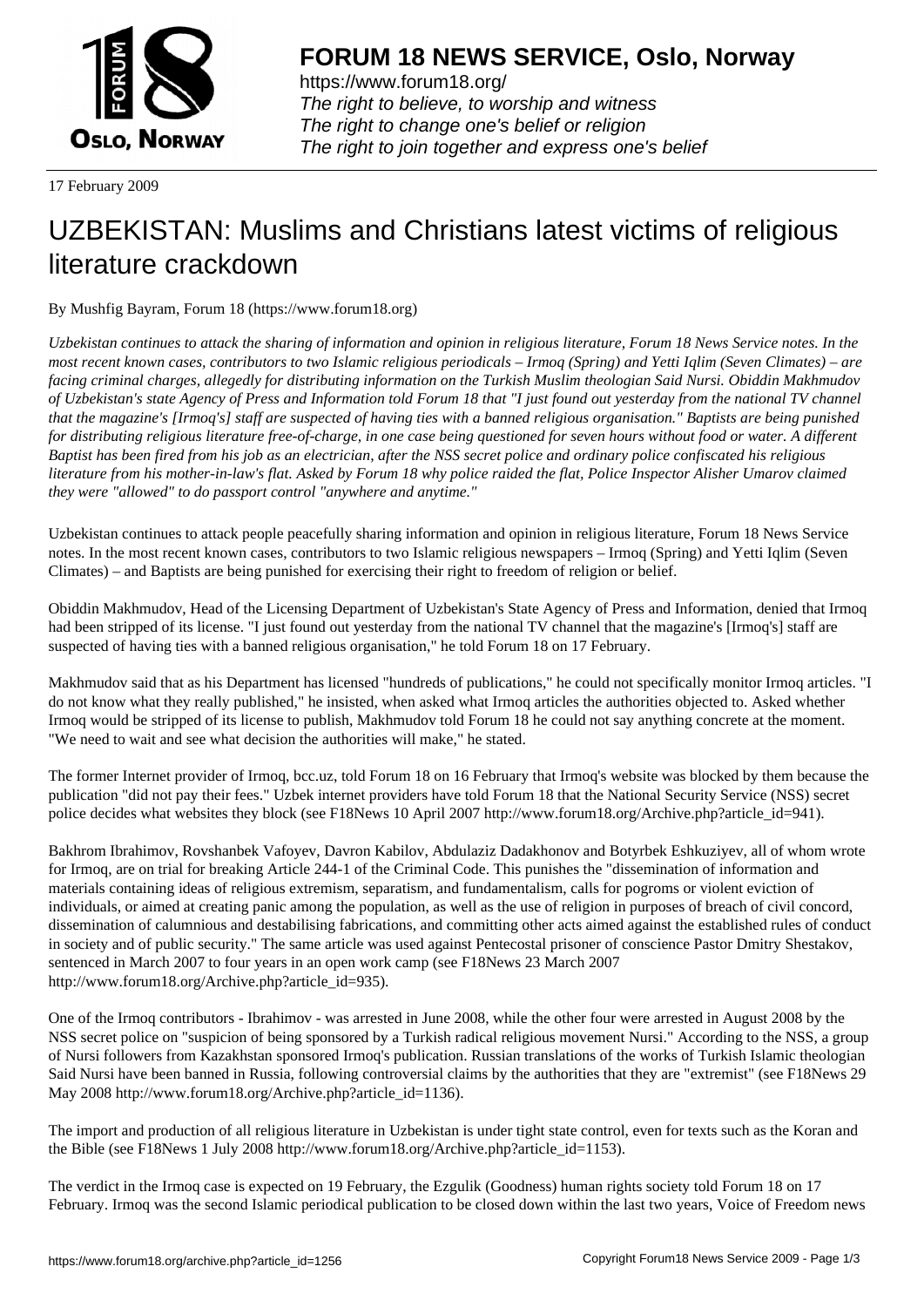$\mathcal{N}$  . The Yetti Iqlim case are also expected this week (see F18News 24 April 2009)  $\mathcal{N}$ http://www.forum18.org/Archive.php?article\_id=1286).

Judge Vakhit Sharipov, Deputy Chairman of Tashkent City Criminal Court denied that his court tried the Irmoq contributors. "The case was heard in one of Tashkent's district courts," he told Forum 18 on 17 February. Sharipov refused to say when and where the trial happened. Judge Ismatullo Mamanov of Tashkent Regional Criminal Court also did not want to talk to Forum 18 on 17 February. "I do not know what you are talking about," he said. He then hung up the phone.

Uzbekistan has also been confiscating Protestant Christian literature across the country in January and February, Forum 18 has been told. The authorities are considering whether to bring administrative or criminal charges against the "offenders".

One "offender", Marat Litvinchuk, has already been punished by being on 11 February fired from his job. A member of the capital Tashkent's officially registered Baptist Church, Litvinchuk was dismissed from his post as an electrician at the Uzbekistan State Property Maintenance Agency.

On 1 February, ten days prior to Litvinchuk's dismissal, Tashkent's Shaykhantaur District Police had raided the flat of Alla Saakyants, Litvinchuk's mother-in-law. They confiscated Litvinchuk's 67 Christian books, 223 CDs and DVDs of Christian films and sermons, and a Pentium 4 computer hard disk, Forum 18 was told on 11 February by a source in Tashkent which did not wish to be named. Police Inspector Alisher Umarov, who was among those who raided Saakyants' flat, told Forum 18 from Tashkent on 6 February that the police "may even bring criminal charges" against Litvinchuk and his family. Asked why police raided Saakyants' flat, Umarov claimed Uzbek law "allowed" them to do passport control "anywhere and anytime."

The NSS secret police, the source from Tashkent told Forum 18, on 10 February phoned Aidyn Kuliyev, Senior Manager of the State Property Maintenance Agency and "demanded" he fire Litvinchuk. "Litvinchuk was compelled to write a letter 'voluntarily' resigning."

Kuliyev told Forum 18 that he "does not know why he [Litvinchuk] left his job" and denied he was called by the NSS secret police. He said he "knew nothing" about the religious beliefs of Litvinchuk, or that religious literature had been confiscated from him.

Police Inspector Umarov told Forum 18 that "the Christian religion is not banned in Uzbekistan. But, we need to check and see if the books and other materials have been authorised by the state Religious Affairs Committee". If the confiscated materials are unauthorised, police "may even bring criminal charges" against the family members. If they are authorised, the police will return the materials he claimed. The Religious Affairs Committee is responsible for the censorship and "expert assessment" of all religious literature (see F18News 1 July 2008 http://www.forum18.org/Archive.php?article\_id=1153).

The Religious Affairs Committee refused to talk to Forum 18 on 11 February on confiscations of literature and closure of the religious publications. "We do not give interviews over the phone," said the person who answered the phone at the Committee. He then hung up the telephone.

Council of Churches Baptists – who refuse to register their congregations with the state - also reported of several cases of confiscation of their literature across Uzbekistan.

In the Tashkent district of Mirzo-Ulugbek, Lidiya Guseva and 74 year old Vladimir Musatov, were on 24 January arrested and taken to the district police station. The Baptists had been distributing free-of-charge Bibles, copies of the New Testament in Uzbek, magazines and tracts. The arrests of the Baptists followed a person in plain clothes approaching them and asking "who gave you permission to pass out literature." He then called someone on his mobile phone.

Eight people in cars then arrived at the bookstand, and surrounded it. At the same time an Uzbek man wanted to receive a free-of-charge Uzbek-language New Testament from the Baptists. The plain clothes people from the cars forced the Uzbek man to return the New Testament and hit one of the Baptist's hands, causing the tracts he was holding to be scattered on the ground.

At the police station the Baptists were detained and questioned for more than seven hours, without being offered water or food. Lieutenant Ulugbek Nazarov made an official record of the Baptist's statements and the confiscation of the literature. The Baptists refused to write statements, sign official records, or answer any questions. They were taken from room to room at the police station, where different officers kept asking the same questions: "Who is your leader?"; "Where did you get the books?"; and "Why aren't you registered?"

Police Major Koldirbekov denied to Forum 18 that they had confiscated the Baptists' literature. "We brought them [Guseva and Musatov] in to check the literature they passed out on the street," he told Forum 18 on 16 February. "We returned their literature on the same day, as soon as we were told by the Religious Committee that it was authorised." Koldirbekov also denied that they had kept the Baptists at the station for seven hours. "We had a short conversation with them, and then released then," he insisted.